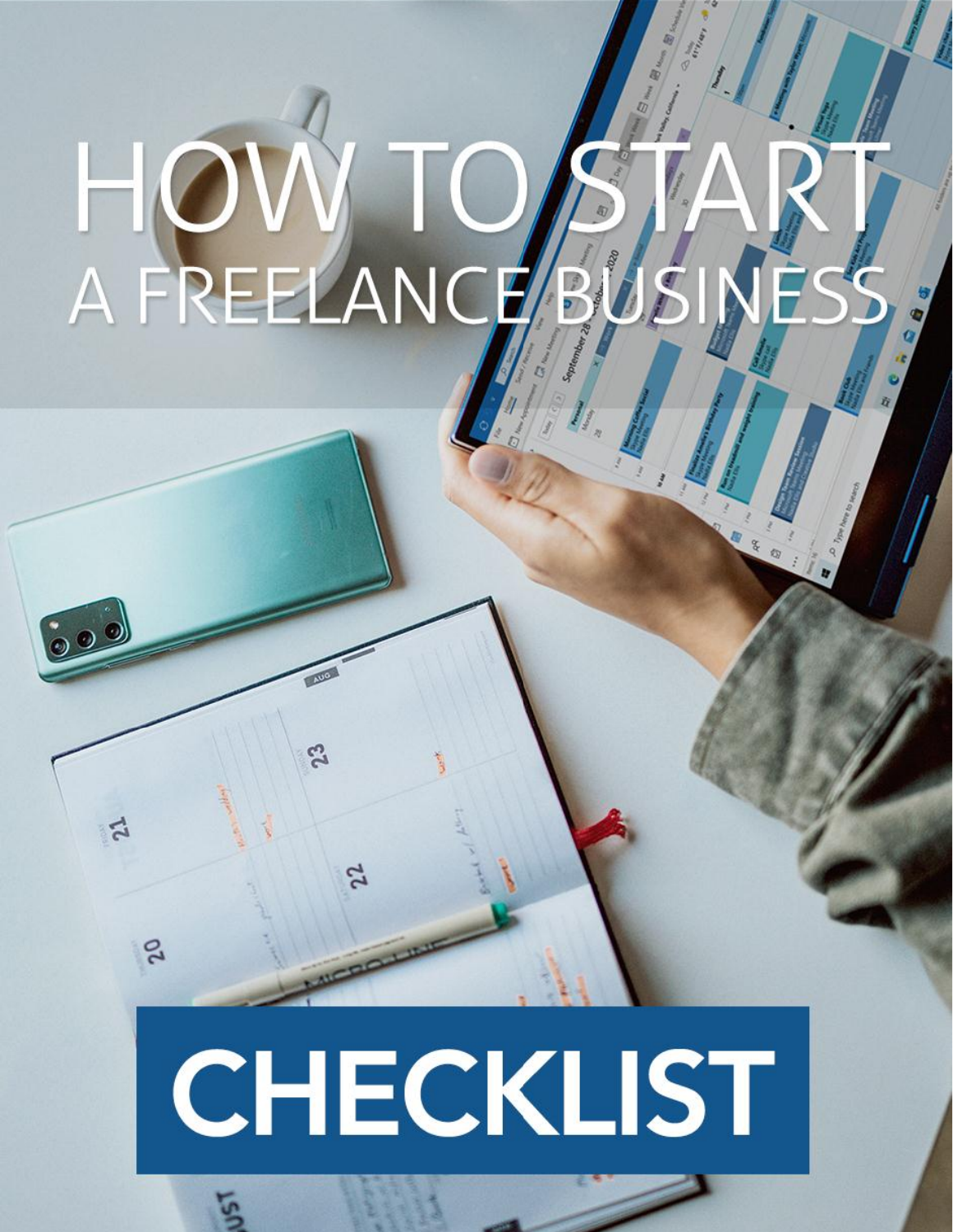### **CHECKLIST** Firstly, what are your: o Skills o Passions o Interests o Hobbies o Education What are your lifestyle goals? o No commute? o Minimum work hours? o Work from your bed? What will your service be? o Industry? o Specialization? o Niche? Who are your clients? o Quality o Retention Will there be hidden costs? o Software o Furniture o Equipment o Training Business plan elements that you need to consider o Part-time freelance? **• Or make it a full-time business?** o Why do you want to freelance? ■ Better work-life balance? Be your own boss? **Supplement your other income?** o Cost of living • Can you freelance straight away? What is your dream income? • Can you withstand a pay cut?

**Desired wage level?**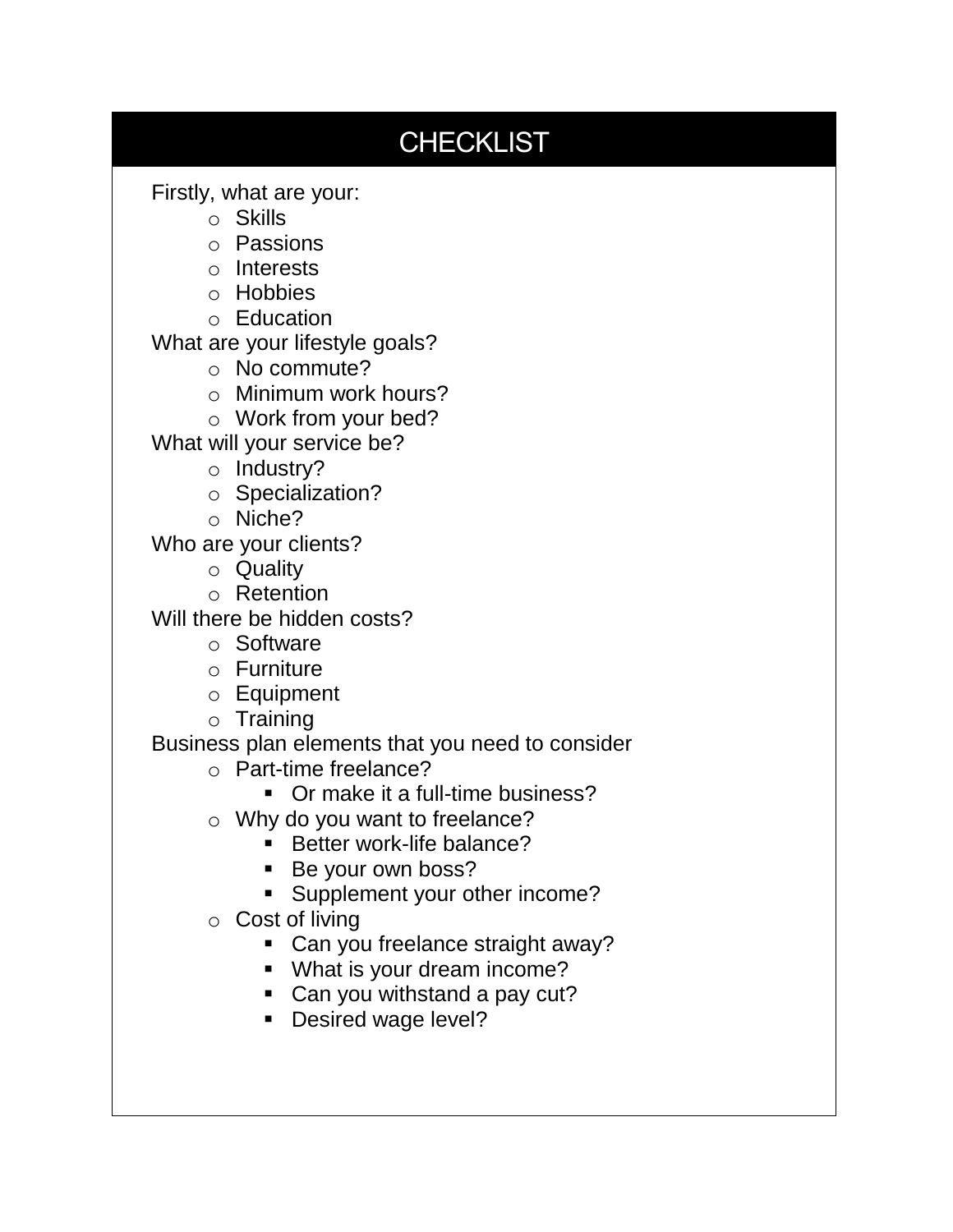- o Research
	- **Industry**
	- Competition
	- **Service**
- o Creating a brand
- o Where will you find clients?

### **Legalities**

- o Taxes
- o Registration
- o Business ownership
- o Do research in case there is more!!

## **Contracts**

- o Outline terms of service
- o Payment requirements and expectations
- o Specify your work
- o Deadlines

### **Ethics**

- o Your reputation is at risk
- o Good communication
- o Do not steal or plagiarize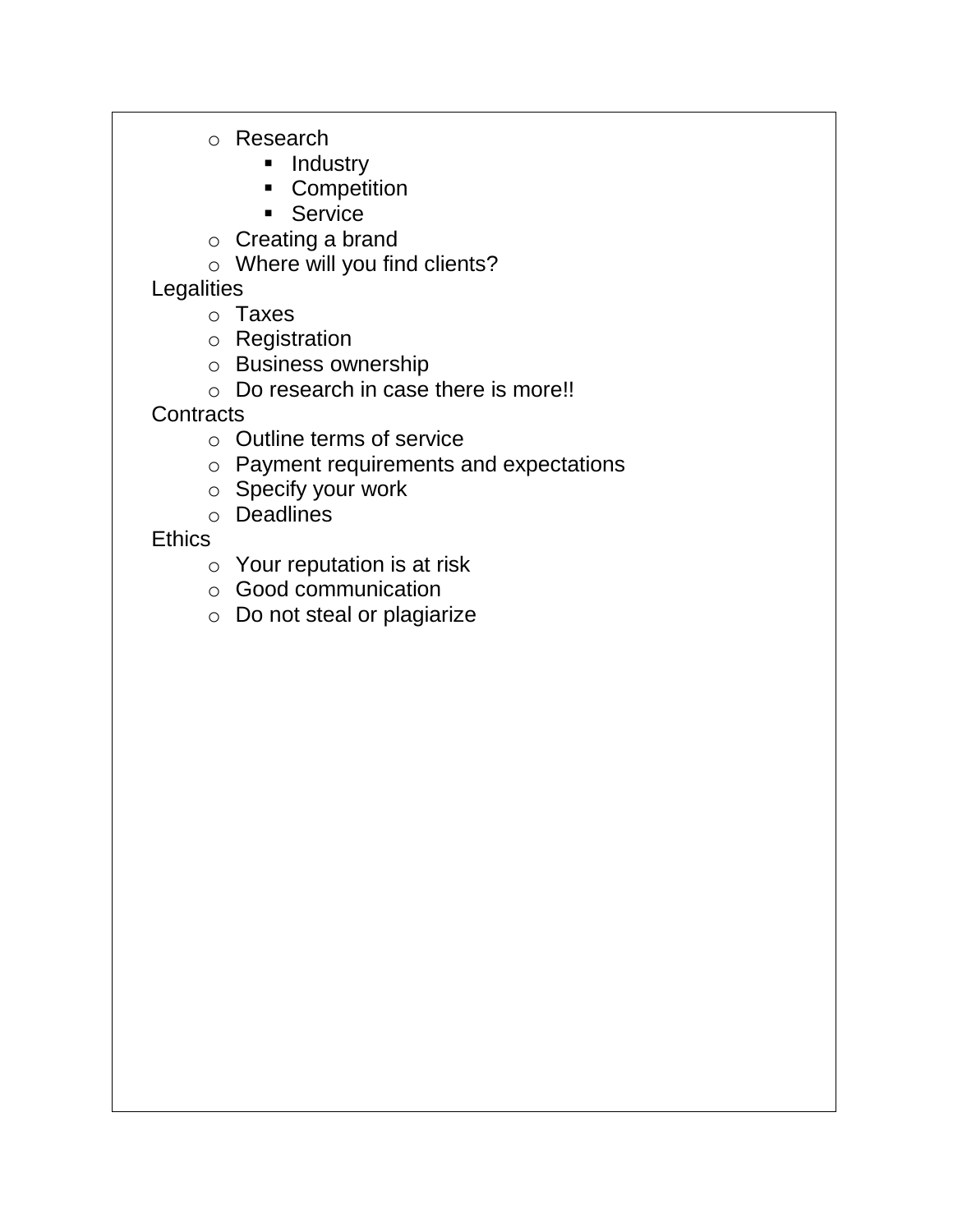Starting work

- o Get experience first
- o How to get experience?
	- o Work for free
		- **Make sure you can withstand this financially**
		- Do not devalue your work too much
	- o Work for less
		- Build up reviews
		- Gives insight into the lifestyle
		- **Makes you revalue your final price**

Try to find and retain clients

- o Should be the main goal of business
- $\circ$  Learn to pitch
- o Have a database of possible clients

Where to find freelance work?

- $\circ$  The best tip is to look where your clients are
- o Do research on your client
- o Do research on industry services
- o Profiles
	- Fill out your social media profiles
	- Fill out website profiles completely
- o Freelance job finding platforms
	- **Upwork**
	- **Freelancer**
	- **Fiverr**
	- Guru
	- **Toptal**
	- **FiFreelance**
	- **LinkedIn**
- o Pitching

Ways to advertise your services

- o Ads
- o Build a portfolio
- o Pitching
- o Have social media accounts
- What is a portfolio?
	- o Like a resume
	- o Way to advertise
	- o Show off who you are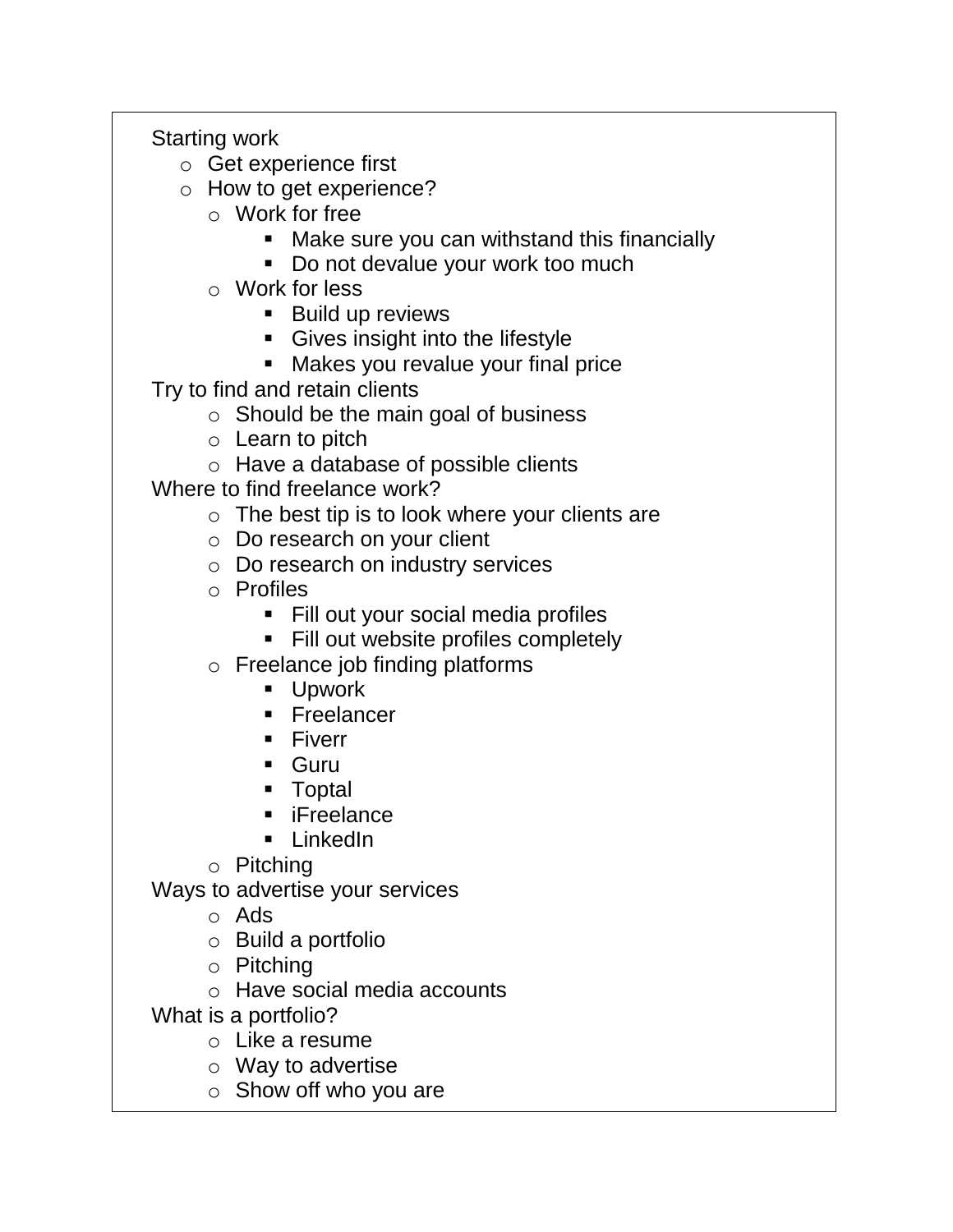What to put in your portfolio?

- o Who you are
- o Skills
- o Education
- o Experience
- o Examples of your work
- o Contact
- o Services
- o Packages
- o Testimonials

What kind of work examples?

- o Completed projects
- o Excerpts
- o Samples
- o Results-driven explanations

What if you do not have any examples?

- o Simply: get some
	- Work for a lower wage
	- Do practice projects

Where should a portfolio be?

- o Build a website
	- Clear and professional
	- $\blacksquare$  Easy to navigate
	- All the appropriate elements
	- Contact information
- o Fill out profiles on websites
	- **Freelance website profiles**
- o Have social media profiles
	- **Interact with industry** 
		- **Connect with audience**
		- **Link to website**
	- Share examples of your content
- o Just make sure your clients can find it
- o Needs to be easily accessible
- Value your time
	- o Work out your pricing
	- o Do not let clients take advantage
		- Or do extra work for no extra cash
	- o Price your work fairly